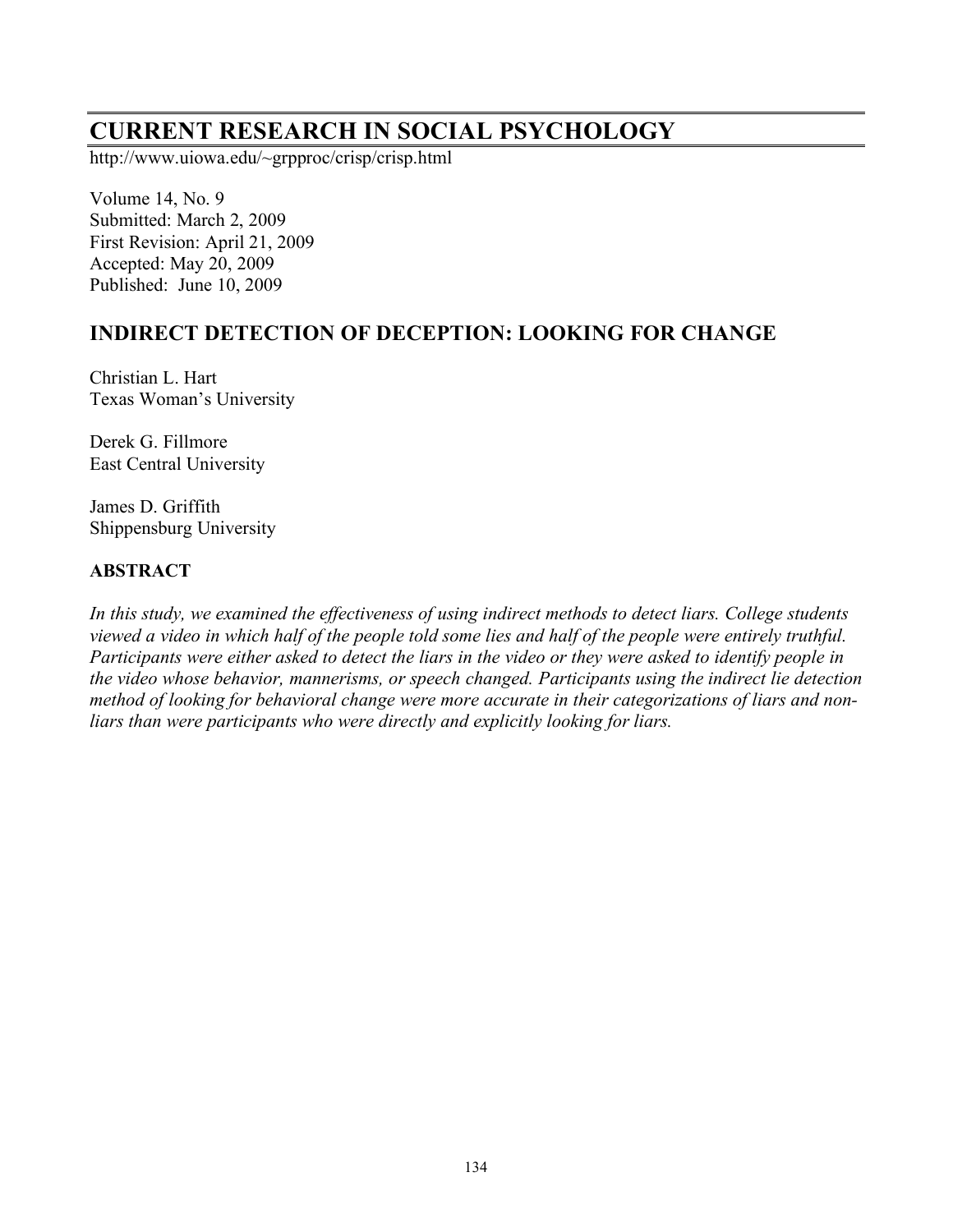#### **INTRODUCTION**

In his analysis of the historical definitions of lying in the scientific literature, Vrij (2000) used the terms lie and deception interchangeably and defined them as "a successful or unsuccessful deliberate attempt, without forewarning, to create in another a belief which the communicator believes to be untrue." Telling lies and other forms of deception is a consistent feature of human social behavior. Research on the self-reported frequency of lying indicates that in the course of their normal daily activities people lie in about 25% of their interactions with others (DePaulo & Bell, 1996; DePaulo & Kashy, 1998; Kashy & DePaulo, 1996). While it is obviously advantageous to detect lies, most of the empirical research on the detection of deception indicates that people lack any special skills or abilities to detect when others are lying (see Vrij, 2004 for a review). In fact, it seems that humans perform only slightly better than chance when attempting to detect who is lying and who is telling the truth. In a recent meta-analysis, Bond and DePaulo (2006) examined the accuracy rates of lie detectors in 206 studies. They found that, on average, people were accurate in only 54% of their lie-truth judgments, whereas one would expect 50% accuracy by chance alone. Understanding the subtle indications of lying would certainly benefit anyone wishing to detect lying and deception in others.

Despite the rather unimpressive success most people have at lie detection, scientific investigations have uncovered a few noteworthy approaches to detecting deception. There is a rather long history of using physiological measures such as the polygraph to detect evidence of deception (Larson, 1927; Marston, 1917). More recently, researchers have attempted to use measures of brain activity to identify liars (see Langleben, 2008 for a review). It should be noted that physiological measures are only indirect measures of lying and therefore questions about the validity of using them to detect deception remain (Honts, 1994; National Research Council, 2002; Spence, 2008).

Researchers have examined verbal communication cues of deception. Speech cues such as pauses, voice pitch, interruptions, hesitations, latency to respond, and response length have been used to detect deception (Vrij, 1995; Vrij, Edward, & Bull, 2001; Vrij, Edward, Roberts, & Bull, 2000). The contents of speech such as descriptions of feelings, reproductions of speech, amount of detail, logical inconsistencies, and spontaneous corrections have also been found to vary with the veracity of statements (DePaulo, Lindsay, Malone, Muhlenbruck, Charlton, and Cooper, 2003; Vrij, Edward, Roberts, & Bull, 2000). The validity concerns previously noted with physiological measures also exist with the measures of speech cues. While certain variables of speech may change when one lies, those changes can and do occur for other reasons not tied to deception.

Historically, humans have looked to non-verbal behavior for indications of another's honesty or mendacity. Three major themes currently exist to explain the presence of non-verbal indicators of deception, each with its own unique contribution (Vrij, 2000). First, the emotional arousal hypothesis suggests that deception produces various emotional states which may influence non-verbal signals. For example, liars may experience fear, which may contribute to nervous movements or fidgeting. Second, the cognitive hypothesis focuses on the mental work load of deception and proposes that lying requires more cognitive effort which detracts from the liar's ability to behave normally. Thirdly, the behavioral control hypothesis suggests that liars may attempt to counteract any potential signs of their deception, but in the process come off as unnatural. Thus, if a liar is trying to manage several possible verbal and non-verbal cues to their deception simultaneously, their behavior may actually appear less natural and spontaneous due to their own heightened behavioral awareness and control.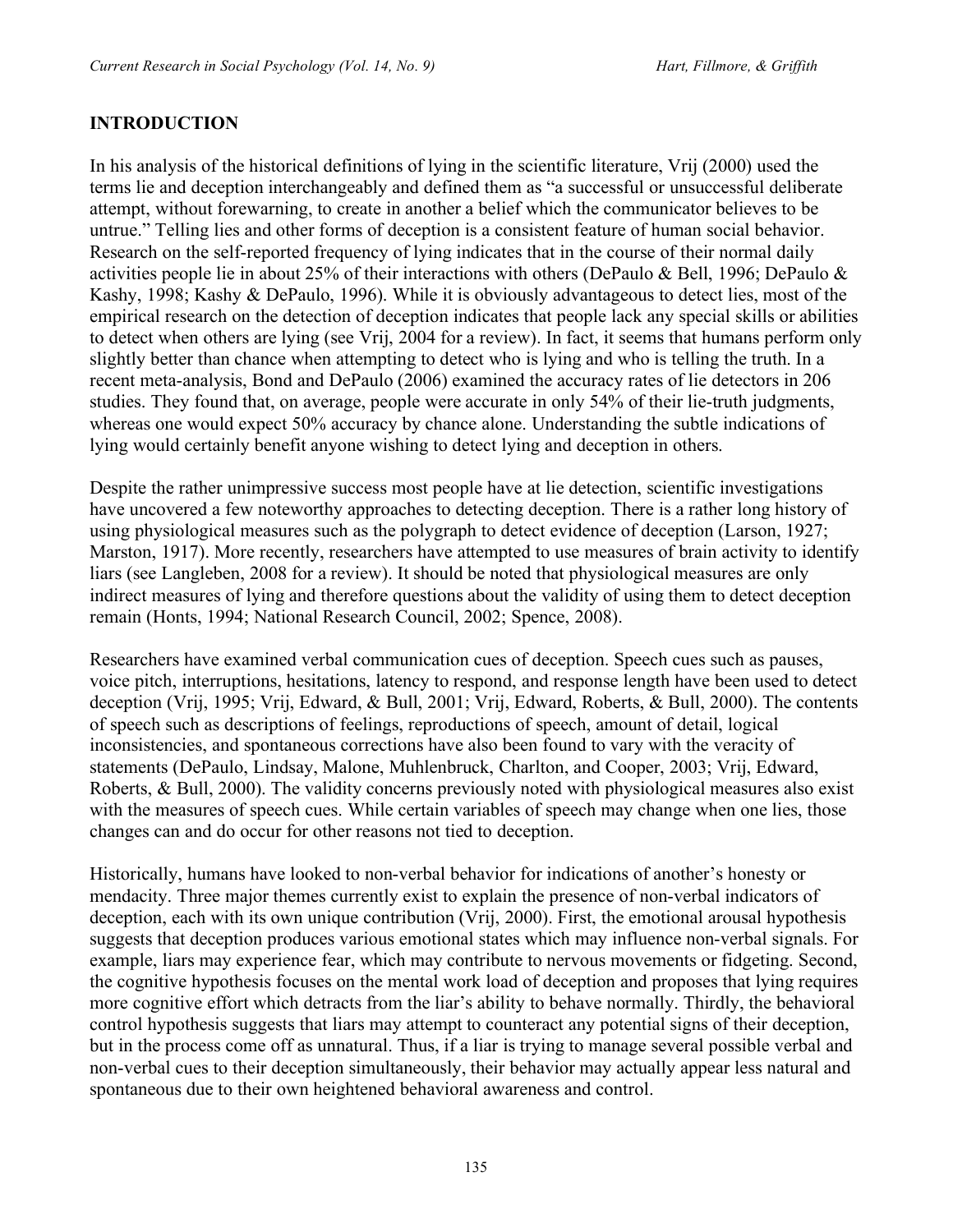Although stereotypes about the non-verbal behavior of liars are numerous, researchers have failed to identify many reliable cues (DePaulo, Lindsay, Malone, Muhlenbruck, Charlton, & Cooper, 2003; Vrij, 2004). Some researchers have reported changes in posture, eye contact, and eye blinks when people lie, yet others have failed to find these changes. Behavioral cues such as hand, arm, foot, and leg movements have been consistently linked to deception, but as with the physiological and verbal cues, these non-verbal behavioral cues are not entirely reliable and valid indicators of lying.

Although researchers have identified potentially useful cues to indicate deception, many people erroneously rely on an entirely different set of cues to identify liars. For instance, researchers have found that many people believe that liars make less eye contact, increase their fidgeting, and shift their posture (Akehurst, Kohnken, Vrij, and Bull, 1996; Hart, Hudson, Fillmore, & Griffith, 2006). Furthermore, research also suggests that many of these inaccurate perceptions are held by both lay persons and more highly trained lie detectors, such as law enforcement officers (Vrij & Semin, 1996; Akehurst, et al., 1996). The confidence that people have in their ability to detect deception, has been examined in a number of studies and further supports the notion that people are poor lie detectors. In a meta-analysis of this literature, DePaulo, Charlton, Cooper, Lindsay, and Muhlenbruck (1997) examined the relationship between confidence and accuracy and found that the overall correlation between confidence and accuracy of detection was very small, suggesting that confidence is largely independent of accuracy. Clearly, people hold incorrect beliefs about the behavior of liars yet confidently make social judgments based on these beliefs.

The source of the many misconceptions people have about liars' behaviors is unclear. Stromwall, Granhag, and Hartwig (2004) suggested that for laypersons, the likely factors resulting in these wrongful beliefs include several psychological factors. First, the representativeness heuristic, or our tendency to assume that a sample or incident is an exemplar of the overall population, could lead people to generalize from a small set of experiences in which liars are exposed. Second, confirmation bias, the tendency to look for confirming instead of disconfirming evidence, could explain how certain misconceptions are propagated by people not looking for evidence that their beliefs are wrong. Thirdly, it is also possible that feedback plays a crucial role in our many misconceptions. For feedback to be corrective of misconceptions, it should take place often, be consistent, and happen promptly (Allwood & Granhag, 1999; Ekman, 2001). By contrast, many judgments about deception never receive any feedback whatsoever. Lastly, in the past, professionals responsible for detecting deception have been trained with incorrect and inaccurate procedures that continue to circulate within the unique cultures of these professions (Stromwall, Granhag, and Hartwig, 2004). For example, police interrogation manuals have historically included unsubstantiated claims which, nonetheless, are passed on from one generation of law enforcement to the next. Ultimately, these and other factors may explain the pervasiveness or firmness of peoples' many false beliefs about deception.

Because people may be searching for invalid behavioral or verbal cues when attempting to determine if someone is lying, it is perhaps not surprising that direct attempts to detect deception lead to such low accuracy rates. One novel approach to detecting deception is to avoid the biases held by most people by having them engage in indirect lie detection tasks. Indirect approaches to lie detection involve having people search for particular verbal and non-verbal behavioral patterns, rather than explicitly directing them to look for evidence that another person is lying. This indirect method has been referred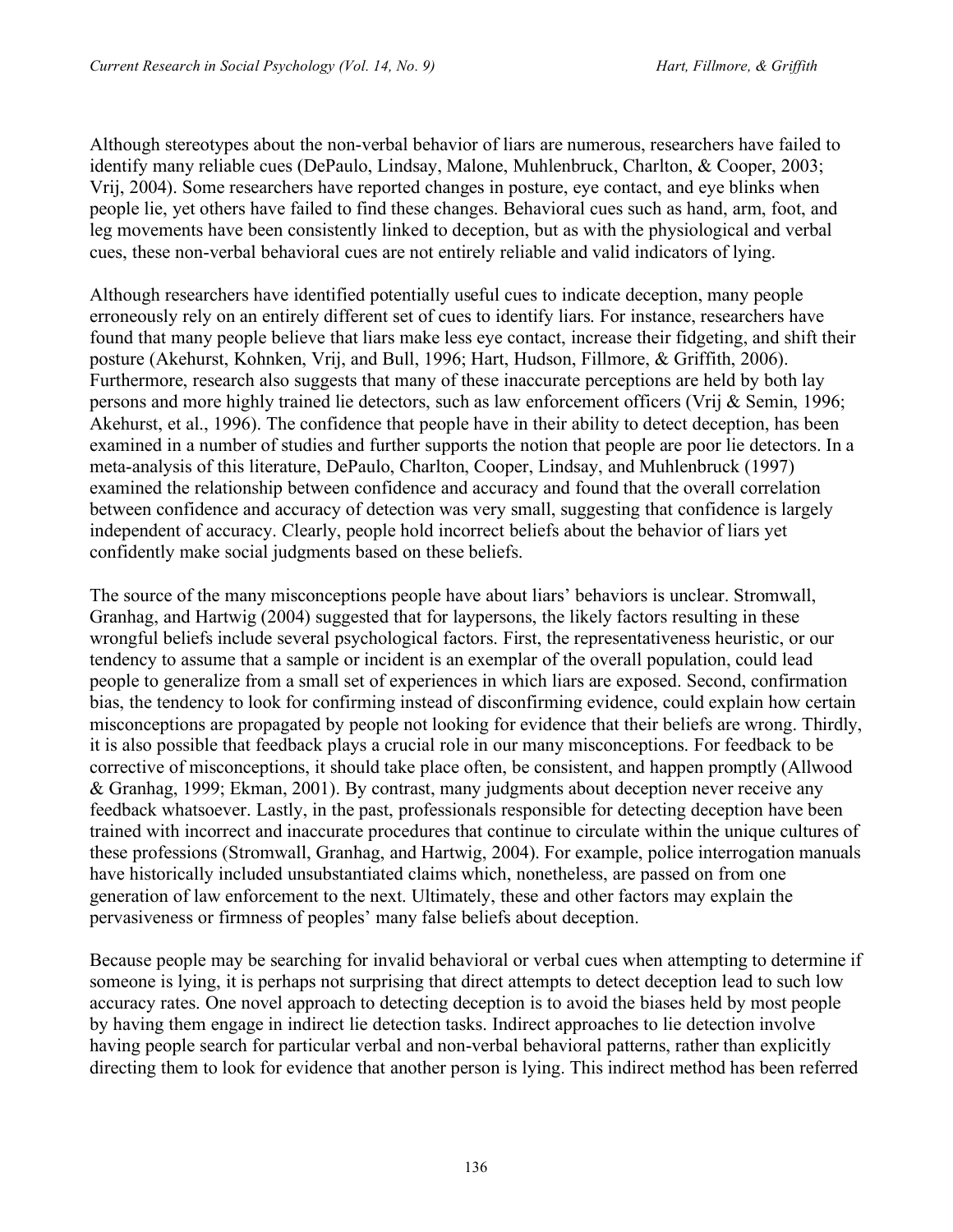to as indirect or implicit lie detection and the body of research supporting it is growing and diverse (see Granhag, 2006 for a review).

A number of researchers have, in the context of their research, identified clear evidence that people are, at times, more accurate when using indirect rather than direct methods of detecting deception. For instance, researchers found that the indirect technique of having participants identify speakers who looked like they were "thinking hard" yielded more accurate lie/truth categorizations than explicit attempts at lie detection (Vrij, Edwards, and Bull, 2001). In another study, Anderson, DePaulo, and Ansfield (2002) found that when simply asked to indicate whether speakers appeared to feel comfortable or not, participants were more accurate at categorizing liars and truth tellers than other participants who were explicitly attempting to distinguish liars from truth tellers.

Others have investigated indirect detection methods that relied on implicit cognitive processes. Hurd and Noller (1988) asked participants to explicitly identify whether a statement was a lie or the truth, but participants thought aloud during the decision making process. Interestingly, when deliberating about a statement that was a lie, subjects were more likely to speculate that the scenario indeed might be deceptive, despite what their final explicit decision may have been. Still other interesting research by Anderson (1999) investigated direct and indirect detection in heterosexual romantic partnerships. Of note, compared to strangers, romantic partners performed more poorly using direct detection, but were better than strangers when using indirect methods. These studies seem to provide evidence that indirect approaches to lie-detection help participants bypass the many biases and stereotypes that have historically led to such abysmal accuracy rates in lie detection studies.

A review of the lie detection literature reveals that the behavior of liars does not change in some predictable and customary manner (see Vrij, 2000 for a review); however, it is conceivable that the behavior of each individual liar does vary in some unique and minor ways when he or she lies. Given this possibility, it may be that looking for a typical set of cues to lying in people will not be as productive as simply looking for changes in individual behavioral patterns. When asked how they spot liars, people often describe seeking out behavioral evidence based on inaccurate and stereotyped ideas about the behavior of liars (Akehurst, Köhnken, Vrij, & Bull, 1996; Hart, Hudson, Fillmore & Griffith, 2006). These stereotypes likely draw attention away from valid and individualized indications of a person's deception.

The aim of the present study was to further investigate the effectiveness of indirect compared to direct methods of detecting deception. Specifically, this study evaluated the relative effectiveness of a novel indirect method of lie detection involving the detection of change in behavioral patterns. As mentioned previously, there are theoretical themes underlying the behavioral variation thought to correspond with lying. Specifically, it is thought that liars may experience emotional arousal and increased cognitive work load and may attempt to control their behavior. If this is accurate, then one might assume that behavior would change when a person lies. However, the precise nature of the behavioral change is not specified by these theoretical approaches. Thus, simply looking for changes in behavior might be more productive as a lie detection strategy than looking for any specific set of behaviors thought to be associated with lying. The hypothesis was that indirect lie detection methods would result in greater accuracy than direct attempts to detect deception.

## **METHOD**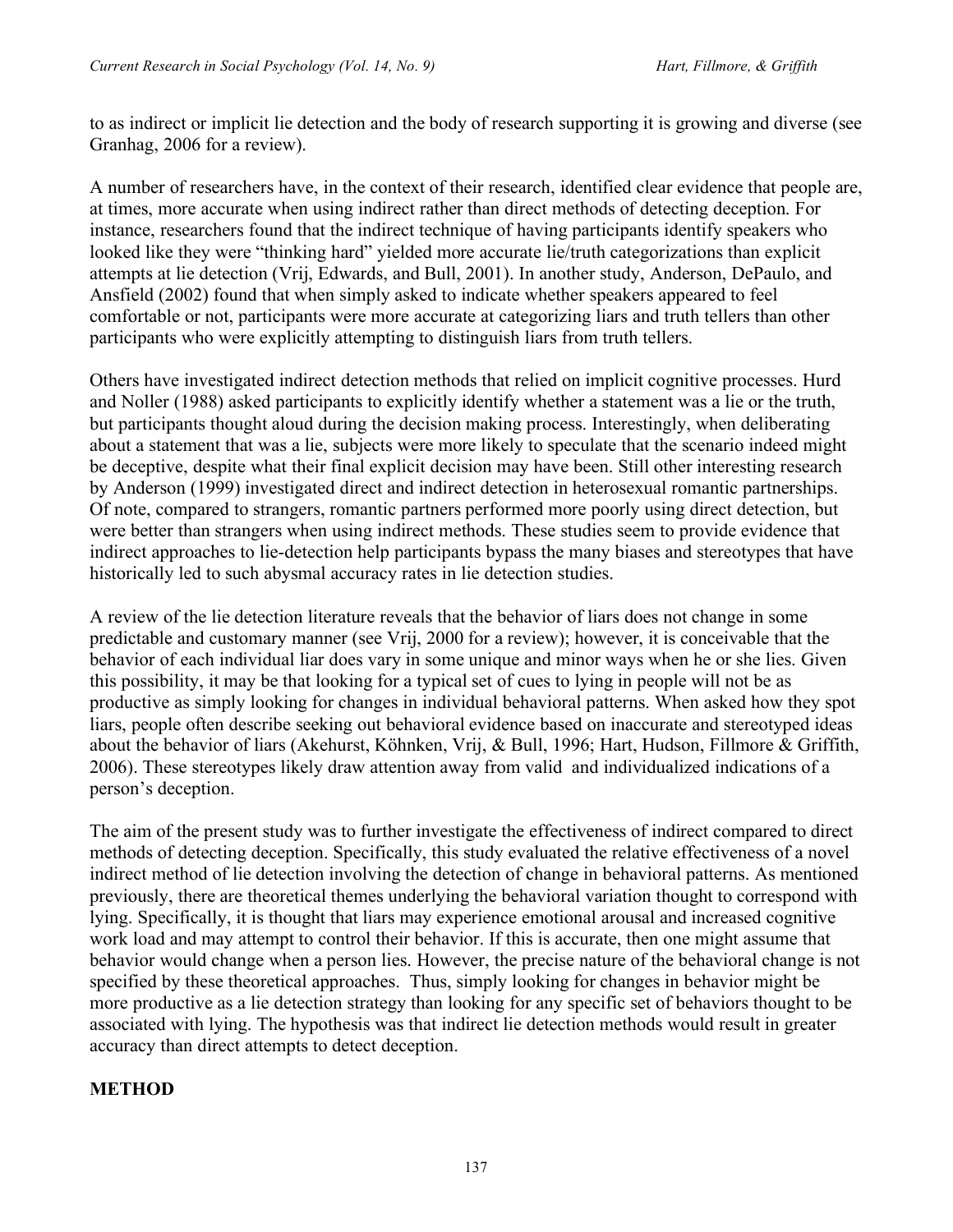#### **Participants**

Participants were 104 (53 males, 51 females) undergraduate students at a small coeducational university in the southern United States. We recruited participants from psychology classes. All participants were given extra credit in their courses in exchange for their participation.

#### **Stimulus Materials**

The stimulus for this investigation was a video consisting of brief interviews of twenty (10 male and 10 female) people. The video was recorded prior to the study using male and female volunteers ranging in age from 19 to 61. Before being interviewed, each volunteer completed a fifteen question autobiographical survey. The volunteers sat for the interview, and their entire head to toe image was captured on the recording. While the voices of both the interviewer and volunteers were recorded, the interviewer was located off screen. In the videotaped interview, each of the interviewees answered the same four biographical questions: 1) *Can you tell me about any pets you have?* 2) *Tell me about where you grew up.* 3) *Would you tell me a little about where you work?* 4) *Let's talk about your family. Do you have any brothers or sisters?* None of the interviewees were aware of the specific interview questions prior to appearing on the video. Immediately before the interview began, half of the interviewees were instructed to lie in response to any questions about their family (the fourth interview question), and the other half were asked to answer honestly. While there was no way of ascertaining whether the interviewees' responses were actually truthful or lies, the researchers did address this issue. After the interview concluded, the researchers examined the biographical information provided in the interviewees' surveys in order to verify that the information provided in the supposed truthful interviewee statements corresponded with the information provided in their survey responses. The researchers also verified that the supposed deceptive responses did not correspond with information provided on the surveys. The presentation order of the ten liars and ten non-liars in the video was randomized. The same video recording was presented to all participants.

#### **Procedure**

The researchers collected data from groups of ten to twenty participants at a time. Each group was assigned to one of the experimental conditions (direct lie detection vs. indirect lie detection). Each group of participants was given one of two sets of instructions prior to viewing the videos. The direct lie detection instruction asked participants to determine whether each individual in the video was lying or telling the truth when answering the fourth interview question. The indirect lie detection instruction asked participants to determine whether each individual in the video exhibited a "change in behavior, body language, or speech changes" when answering the fourth question. These two sets of instructions comprised the two levels of the independent variable. To avoid contamination, all students in a group were given the same set of instructions.

Participants viewed the 20 video clips of people answering interview questions. After viewing each interviewee, the video was briefly paused and participants were asked to make their determinations about the interviewee's response to the fourth question (lie vs. truth, or change vs. no change). Participants indicated their responses on a form. Furthermore, each participant provided a rating of their confidence for each of their judgments on a seven point Likert type rating scale where 1 indicated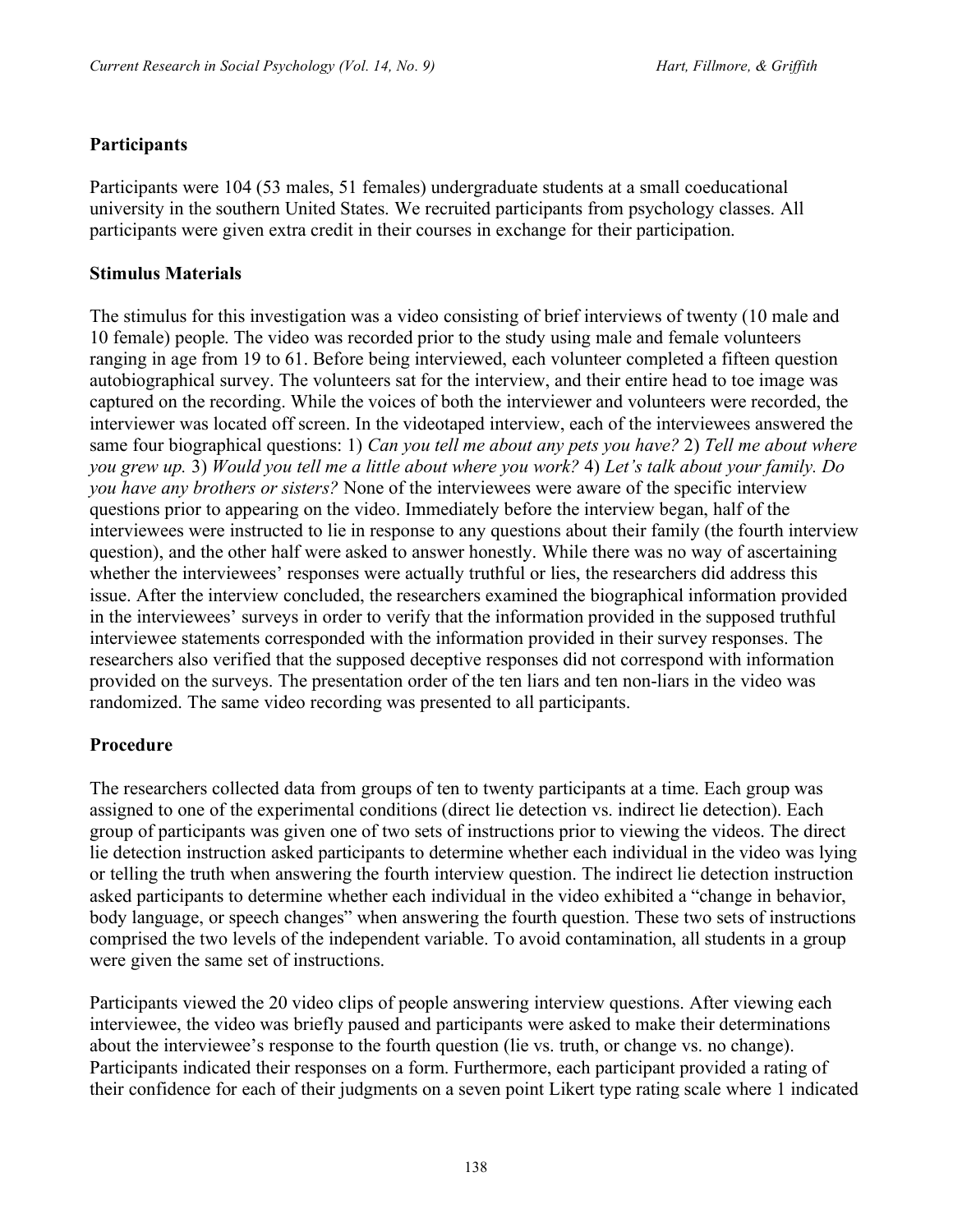very low confidence and 7 indicated very high confidence. After participants finished viewing the video and completing their ratings of each clip, they were debriefed by the researcher.

# **RESULTS**

A t-test was used to determine if the two groups differed significantly in their ability to accurately distinguish between liars and non-liars in the video. We found that participants in the indirect detection group were significantly more accurate in classifying liars  $(M = 55.2\% , SD = 20.2)$  than those in the direct detection group ( $M = 49.4\%$ ,  $SD = 14.2$ ) were ( $t(1,102) = 1.688$ ,  $p < .05$ ). An accuracy rate of 50% would have been expected by chance alone. A one sample t-test revealed that those in the indirect detection category performed significantly better than chance levels  $(t(1,51)=1.859, p<.05)$ , while those in the direct detection group did not  $(t(1,51)= 0.293, p = .39)$ . Furthermore, the results of a t-test showed that those in the indirect detection group had more confidence in their decisions (*M* = 5.23, *SD*  $=$  .73) than those in the direct detection group ( $M = 4.90$ ,  $SD = .77$ ) when judging liars ( $t(1,102)$ = 2.194,  $p < .05$ ).

A similar set of analyses was used to determine whether or not the two groups differed in their ability to classify truthful responses. While there were small differences in accuracy between the indirect detection group ( $M = 57.5\%$ ,  $SD = 20.2$ ) and the direct detection group ( $M = 59.8\%$ ,  $SD = 17.2$ ), these differences were not statistically significant  $(t(1,102)=0.627, p=.27)$ . However, both the indirect and direct groups performed significantly better than chance levels  $(t(1,51)=2.680, p < .005$  and  $t(1,51)=$ 4.110,  $p < .001$ ). There was no significant difference in the confidence expressed by the indirect detection group ( $M = 5.12$ ,  $SD = .87$ ) and the direct detection group ( $M = 4.94$ ,  $SD = .95$ ) ( $t(1,102) =$ .995,  $p = .16$ ).

# **DISCUSSION**

The results of this study are consistent with previous studies indicating that those trying to directly or explicitly detect liars typically perform at near chance levels (Bond & DePaulo, 2006). In this study, the attempted direct detection of lying resulted in very poor accuracy. However, we did find that the use of an indirect method resulted in more accurate categorization of liars and truth-tellers. The indirect detection method that was utilized in this study involved having participants simply look for changes in behavior. Previous researchers have failed to identify a consistent pattern of behaviors associated with lying (Vrij, 2000). While it may be the case that liars do not universally exhibit or inhibit any specific behavior or set of behaviors, it is conceivable that the behavior of most liars does change when they lie. It might be that, when lying, each liar's behavior changes in some subtle and rather unique ways. Therefore, searching for some elusive, universal set of cues to deception may not be as fruitful as identifying the changes that particular individuals evince when deceiving as compared to their baseline behaviors exhibited when not lying.

In this study, the participants indirectly detected liars by looking for changes in behavior without knowing that lying was a central aspect of the study. When primed to search for liars, many people report engaging in search and detection strategies based on stereotyped or faulty schemas of lying behaviors (Akehurst, Köhnken, Vrij, & Bull, 1996; Hart, Hudson, Fillmore & Griffith, 2006). Thus, relying on stereotypes about liars engaging in less eye contact and more fidgeting may pull attention away from accurate, subtle, and varied behavioral indications of lying. It may be that ignorance about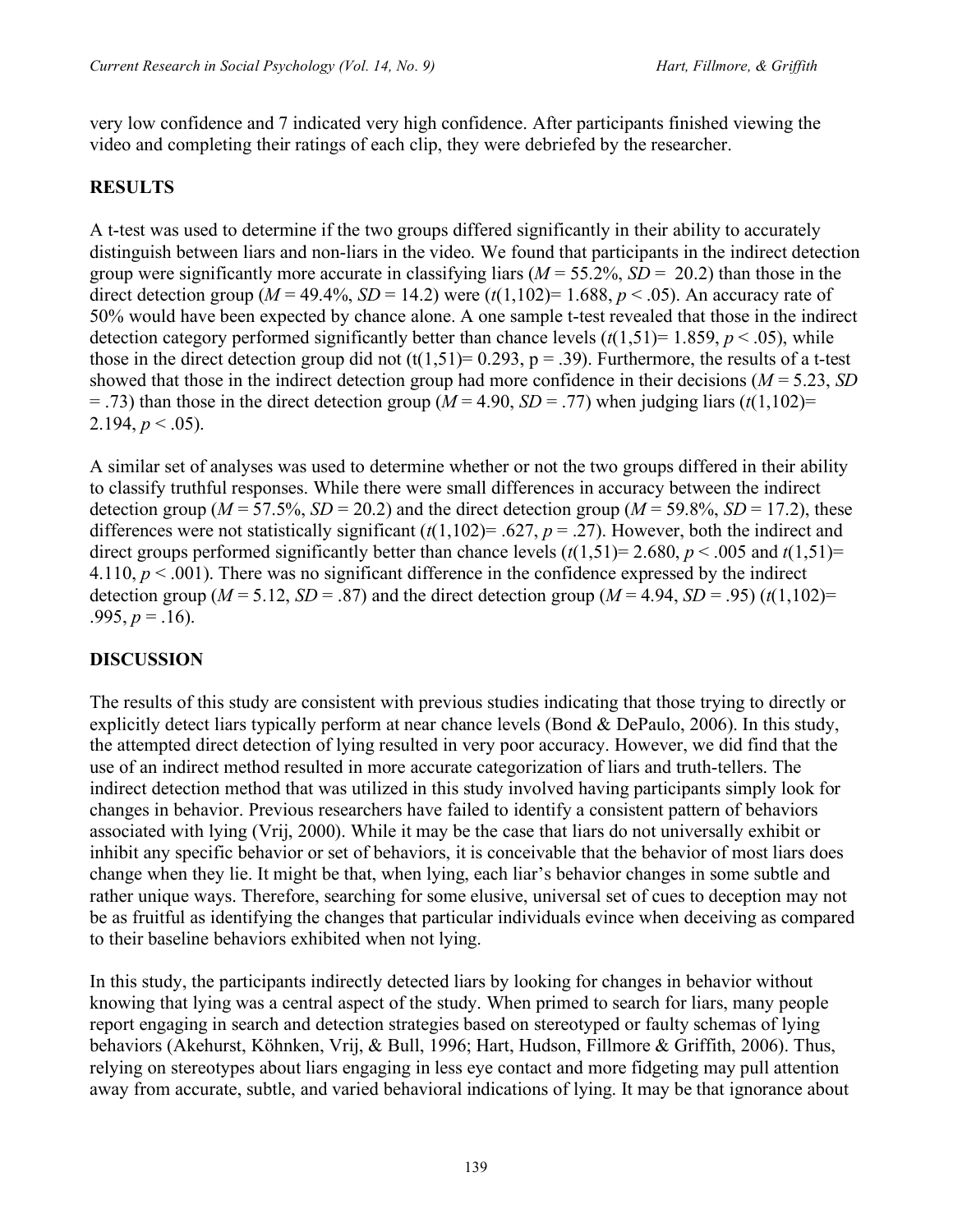the aim of this study prevented our subjects from focusing on the irrelevant and stereotypical behavioral cues that seem to sidetrack many people engaged in lie detection.

One of the significant limitations of this study is that it utilized a very low-stakes deception scenario. The individuals in the video were asked to lie about biographical information, but there were no serious consequences associated with failure to produce a believable lie. In many real-world contexts, the consequences associated with failed lies can be quite severe, thus anxiety and fear may lead to more exaggerated behavioral and verbal changes in those contexts. Also, the external validity of this study is limited by the fact that participants evaluated people in a video rather than in a face-to-face format. It seems likely that the social dynamics of interacting with a live person differ considerably from those associated with viewing people in a video. Finally, participants only viewed the truthful baseline behavior of people for several seconds before deceptive behavior was presented. It might be that longer exposure to the baseline behavior would have increased the participants' abilities to spot changes in behaviors among liars.

The present study adds to a growing body of evidence that indirect lie detection strategies may offer some advantages in accuracy over more direct behavioral detection of deception (Anderson, 1999; Anderson, DePaulo, & Ansfield, 2002; Granhag, 2006; Hurd & Noller, 1988; Vrij, Edwards, & Bull, 2001). This growing body of evidence suggests that if people can be disengaged from their stereotypedriven deception detection strategies, they might detect important and meaningful behavioral cues that would have otherwise gone unnoticed. For future research, it will be vital to explore the variety of indirect approaches that might yield better detection of liars. It will also be important to examine these strategies in more realistic and high stakes scenarios.

## **REFERENCES**

Akehurst, L., Köhnken, G., Vrij, A., & Bull, R. (1996). Lay persons' and police officers' beliefs regarding deceptive behaviour. *Applied Cognitive Psychology, 10*(6), 461-471.

Allwood, C. M., & Granhag, P. A. (1999). Feelings of confidence and the realism of confidence judgments in everyday life. In P. Juslin, & H. Montgomery (Eds.), *Judgment and decision making: Neo-brunswikian and process-tracing approaches.* (pp. 123-146). Mahwah, NJ, US: Lawrence Erlbaum Associates Publishers.

Anderson, D. E., DePaulo, B. M., & Ansfield, M. E. (2002). The development of deception detection skill: A longitudinal study of same-sex friends. *Personality and Social Psychology Bulletin, 28*(4), 536-545.

Anderson, D. E. (1999). *Cognitive and motivational processes underlying truth bias. (deception detection, romantic relationships)*. US: ProQuest Information & Learning.

Bond, C. F. J., & DePaulo, B. M. (2006). Accuracy of deception judgments. *Personality and Social Psychology Review, 10*(3), 214-234.

DePaulo, B. M., & Bell, K. L. (1996). Truth and investment: Lies are told to those who care. *Journal of Personality and Social Psychology, 71*(4), 703-716.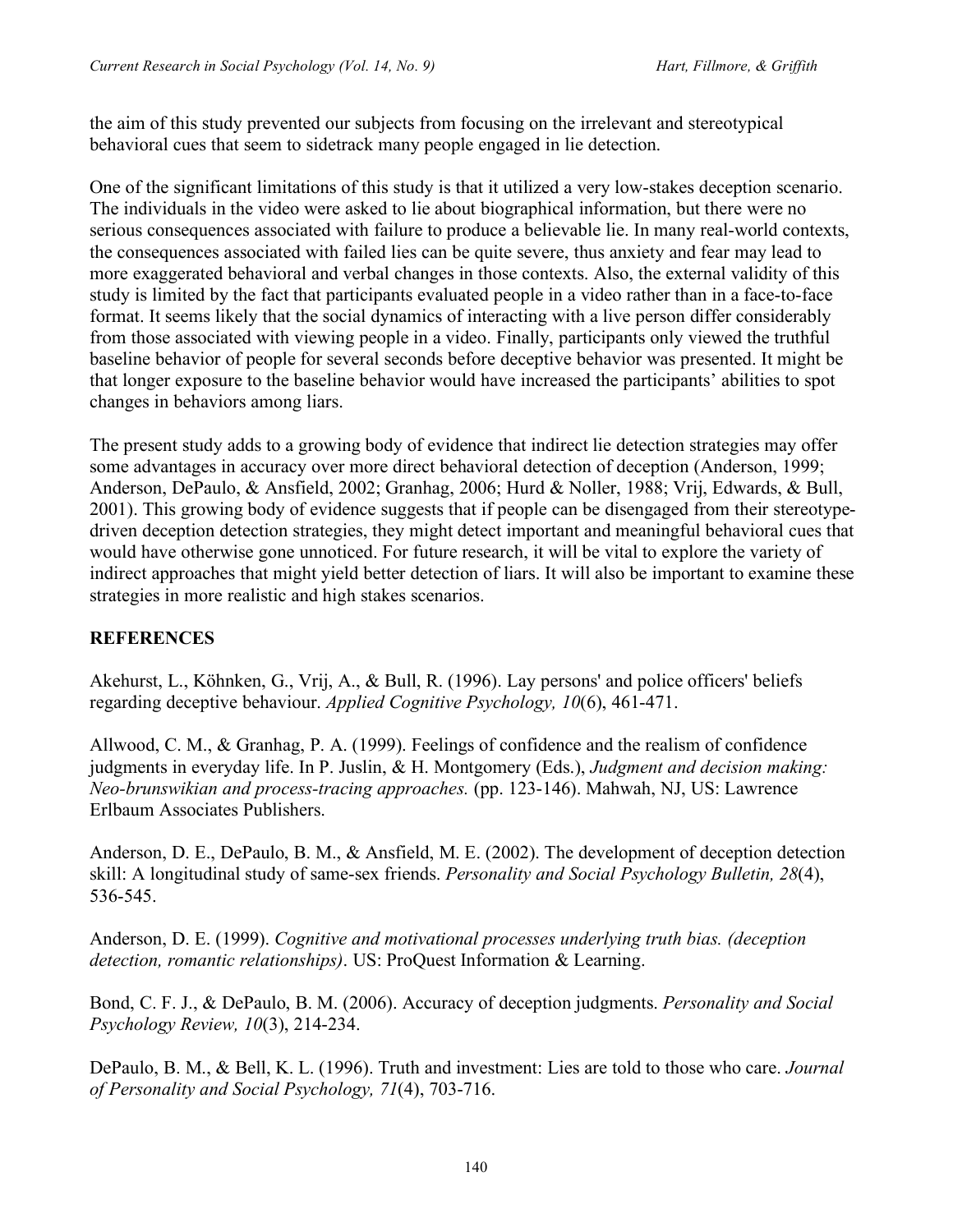DePaulo, B. M., Charlton, K., Cooper, H., Lindsay, J. J., & Muhlenbruck, L. (1997). The accuracyconfidence correlation in the detection of deception. *Personality and Social Psychology Review, 1*(4), 346-357.

DePaulo, B. M., & Kashy, D. A. (1998). Everyday lies in close and casual relationships. *Journal of Personality and Social Psychology, 74*(1), 63-79.

DePaulo, B. M., Lindsay, J. J., Malone, B. E., Muhlenbruck, L., Charlton, K., & Cooper, H. (2003). Cues to deception. *Psychological Bulletin, 129*(1), 74-118.

Ekman, P. (2001). *Telling lies: Clues to deceit in the marketplace, politics, and marriage*. New York: W W Norton & Co.

Granhag, P. A. (2006). Rethinking implicit lie detection. *Journal of Credibility Assessment and Witness Psychology*. 7(3), 180-190.

Hart, C. L., Hudson, L. P., Fillmore, D. G., & Griffith, J. D. (2006). Managerial beliefs about the behavioral cues of deception. *Individual Differences Research, 4,* 176-184.

Honts, C. R. (1994). Psychophysiological detection of deception. *Current Directions in Psychological Science, 3*(3), 77-82.

Hurd, K., & Noller, P. (1988). Decoding deception: A look at the process. *Journal of Nonverbal Behavior, 12*(3), 217-233.

Kashy, D. A., & DePaulo, B. M. (1996). Who lies? *Journal of Personality and Social Psychology, 70*(5), 1037-1051.

Langleben, D. D. (2008). Detection of deception with fMRI: Are we there yet? *Legal and Criminological Psychology, 13,* 1-9.

Larson, J. A. (1927). The polygraph and deception. *Welfare Magazine, 18*, 646-669.

Marston, W. M. (1917). Systolic blood pressure symptoms of deception. *Journal of Experimental Psychology, 2*(2), 117-163.

National Research Council (2002). National Research Council, Committee to Review the Scientific Evidence of the Polygraph, Division of Behavioral and Social Sciences and Education. Washington, DC: The National Academies Press.

Spence, S. A. (2008). Playing devil's advocate: The case against fMRI lie detection. *Legal and Criminological Psychology, 13,* 11-25.